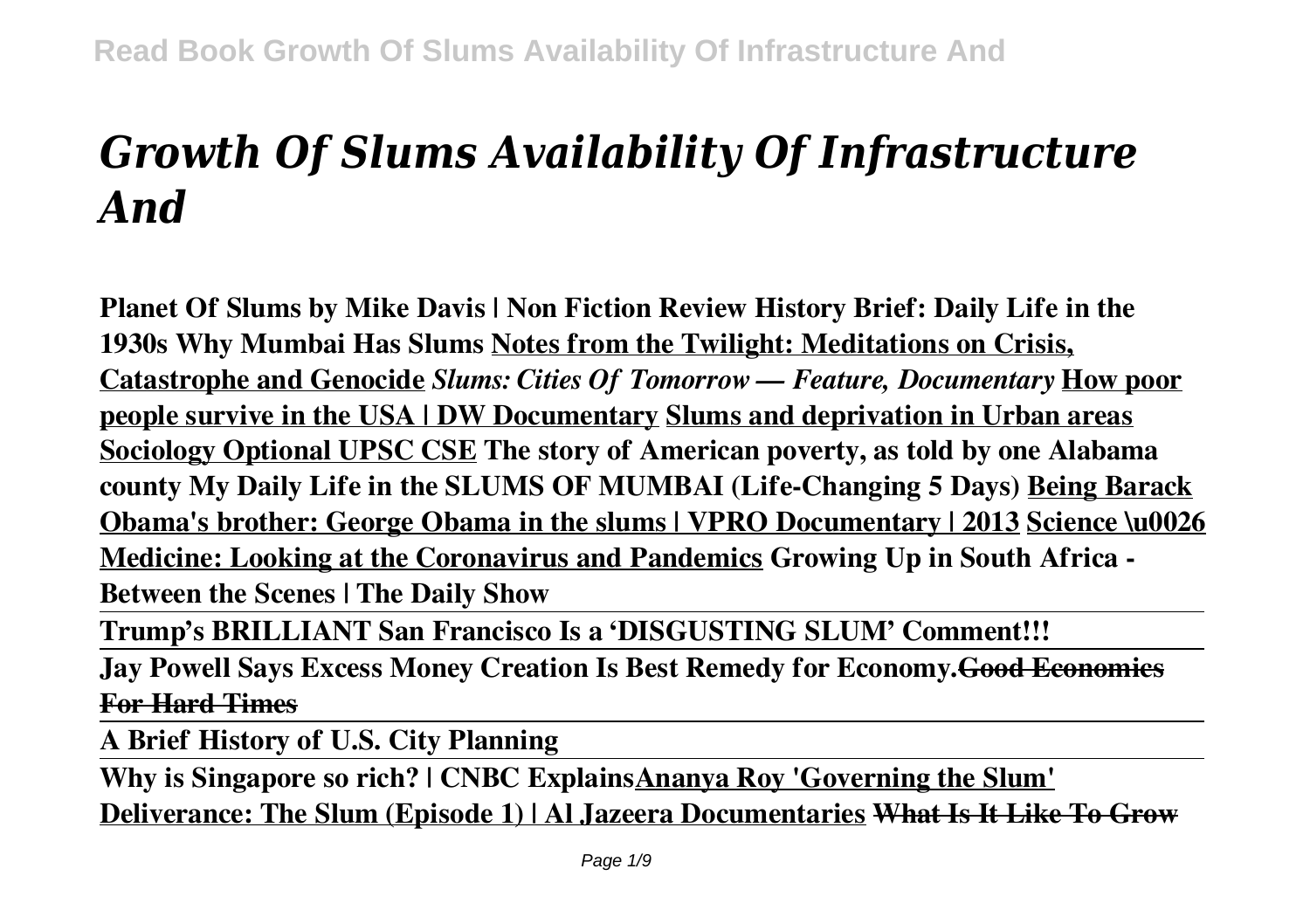**Up In A Slum | Early Life | Real Families** *Growth Of Slums Availability Of* **Growth Of Slums Availability Of Infrastructure And 1. Introduction 1.1. Urbanisation and growth of slums. Globally, today, more people live in urban areas than in rural areas. In 1950, 30% of the world's population was urban, but by 2050, 66% of the world's population is projected to be urban.WUP,**

# *Growth Of Slums Availability Of Infrastructure And*

**Growth of Slums, Availability of Infrastructure and Demographic Outcomes in Slums: Evidence from India S. Chandrasekhar\* Paper to be presented during the session on Urbanization in Developing Countries at the Population Association of America, 2005, Annual Meeting, Philadelphia, USA.**

# *Growth of Slums, Availability of Infrastructure and ...*

**AndGrowth Of Slums Availability Of Infrastructure And 1. Introduction 1.1. Urbanisation and growth of slums. Globally, today, more people live in urban areas than in rural areas. In 1950, 30% of the world's population was urban, but by 2050, 66% of the world's population is projected to**

## *Growth Of Slums Availability Of Infrastructure And*

**tuengr.com In India, rapid growth of slums is the result of rural-urban migration of the**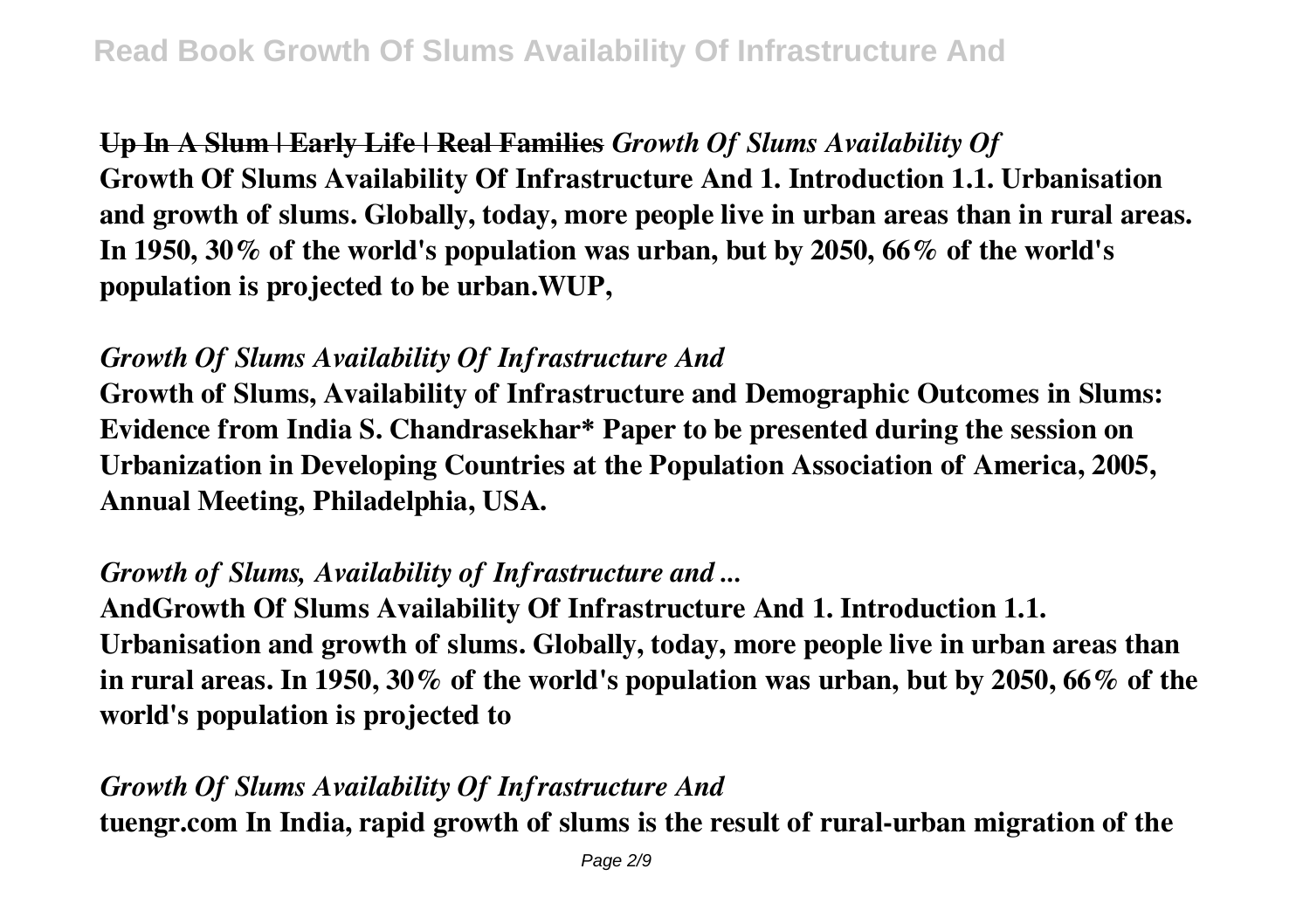**rural poor to the cities/towns in search of employment in the last two decades. Urbanisation and Growth of Slum Population in Jharkhand: A ... Growth Of Slums Availability Of Infrastructure And Urbanisation and growth of slums Globally, today, more people live in urban areas than in rural areas.**

# *Growth Of Slums Availability Of Infrastructure And*

**Growth Of Slums Availability Of Growth of Slums, Availability of Infrastructure and Demographic Outcomes in Slums: Evidence from India S. Chandrasekhar\* Paper to be presented during the session on Urbanization in Developing Countries at the Population Association of America, 2005, Annual Meeting, Philadelphia, USA.**

## *Growth Of Slums Availability Of Infrastructure And*

**Research has shown that in long periods of recession more people moved to urban areas but also fewer houses were built so more slums developed. For example in cities like Liverpool and Sydney where capitalism was on the rise due to free-trading ports, slums were particularly visible during the 1850s to 1890s.**

# *Urbanisation and the Rise of Slum Housing*

**Urbanisation and growth of slums Globally, today, more people live in urban areas than in rural areas. In 1950, 30% of the world's population was urban, but by 2050, 66% of the**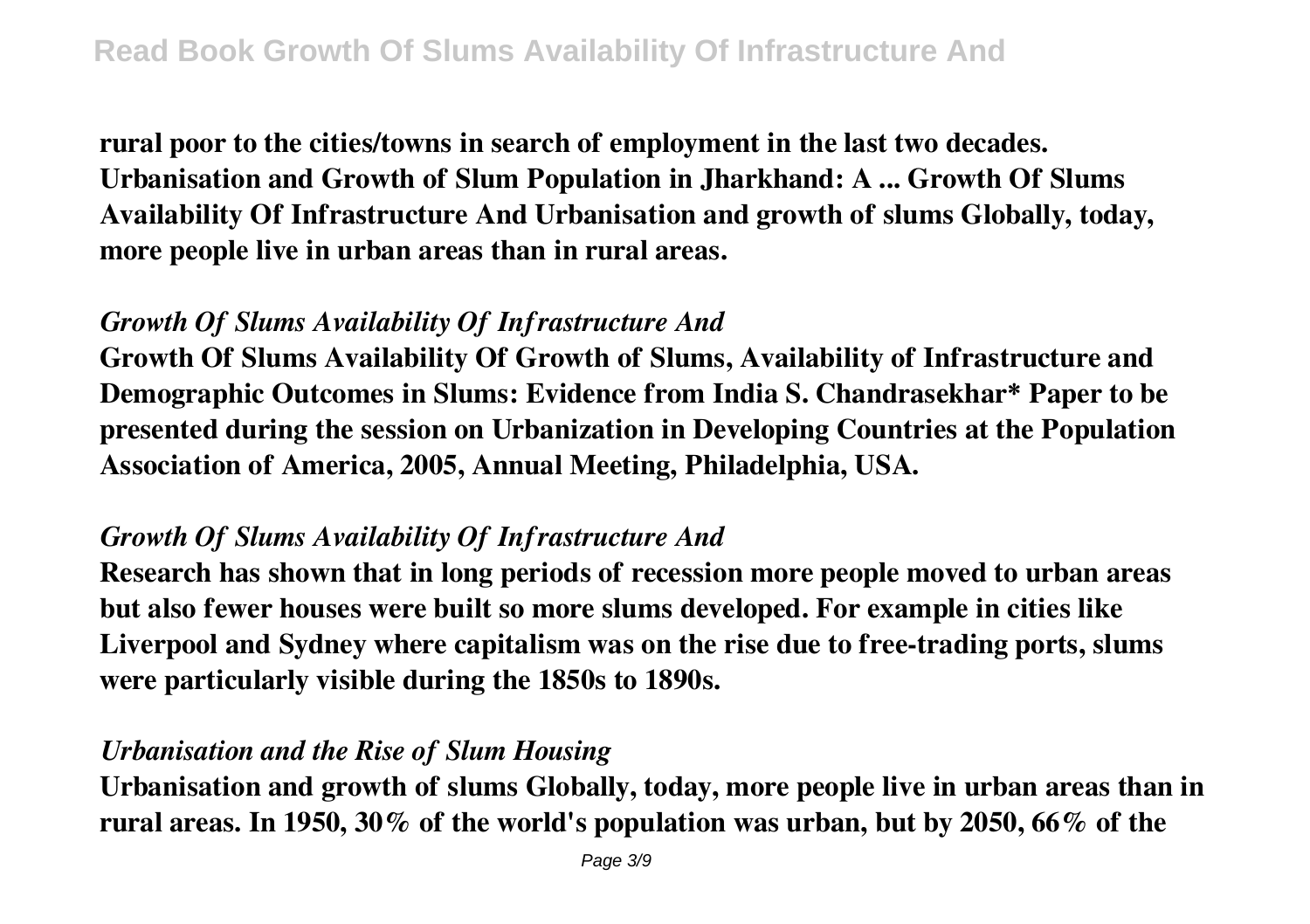**world's population is projected to be urban. (WUP, 2014).**

## *Effective management of slums- Case study of Kalaburagi ...*

**1 in 7 people on the planet currently lives in a slum. 1 in every 4 people will live in a slum by 2030, according to current estimates. 1 in 3 urban residents live in slums in developing countries. In some countries, as much as 90% of the urban population live in slums. Life in informal settlements**

## *What is a Slum? Definition of a Global Housing Crisis*

**A slum is usually a highly populated urban residential area consisting mostly of closely packed, decrepit housing units in a situation of deteriorated or incomplete infrastructure, inhabited primarily by impoverished persons. Although slums, especially in America, are usually located in urban areas, in other countries they can be located in suburban areas where housing quality is low and ...**

#### *Slum - Wikipedia*

**Slums are still predominantly found in urban regions of developing countries but are also still found in developed economies. Slums form and grow in different parts of the world for reasons which vary. The causes for the rapid increase in slum formation and growth consist of. Rapid rural-to-urban migration; Informal economy**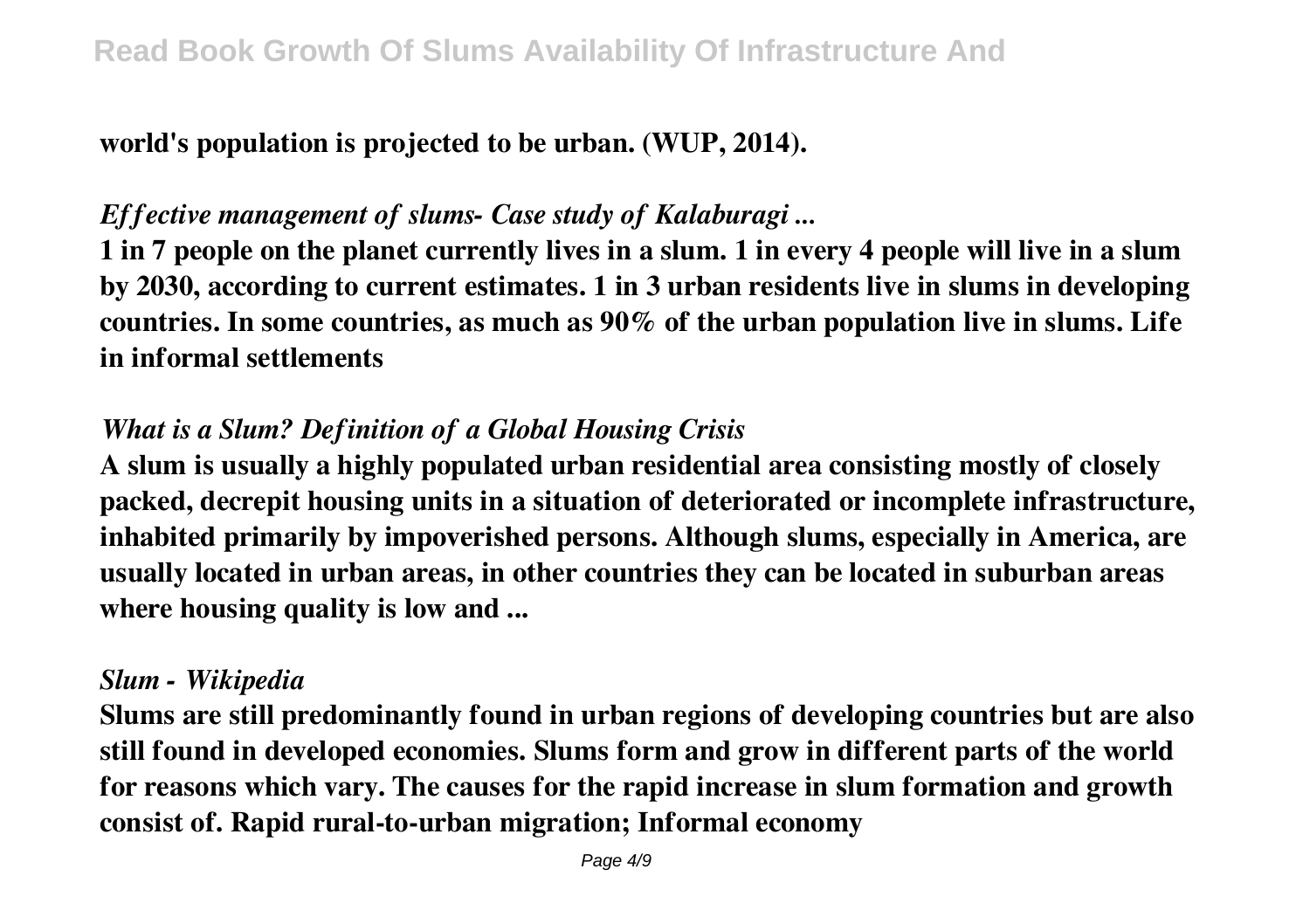## *Top 10 Largest Slums In The World 2020 – Information*

**population. However, rapid urbanization coupled with relentless growth of slum population created acute disparity withincities and made this supposition a distant dream (Rossi- Espagnet, 1984). Though it is true that the urban population has better availability and**

**Planet Of Slums by Mike Davis | Non Fiction Review History Brief: Daily Life in the 1930s Why Mumbai Has Slums Notes from the Twilight: Meditations on Crisis, Catastrophe and Genocide** *Slums: Cities Of Tomorrow — Feature, Documentary* **How poor people survive in the USA | DW Documentary Slums and deprivation in Urban areas Sociology Optional UPSC CSE The story of American poverty, as told by one Alabama county My Daily Life in the SLUMS OF MUMBAI (Life-Changing 5 Days) Being Barack Obama's brother: George Obama in the slums | VPRO Documentary | 2013 Science \u0026 Medicine: Looking at the Coronavirus and Pandemics Growing Up in South Africa - Between the Scenes | The Daily Show**

**Trump's BRILLIANT San Francisco Is a 'DISGUSTING SLUM' Comment!!!**

**Jay Powell Says Excess Money Creation Is Best Remedy for Economy.Good Economics**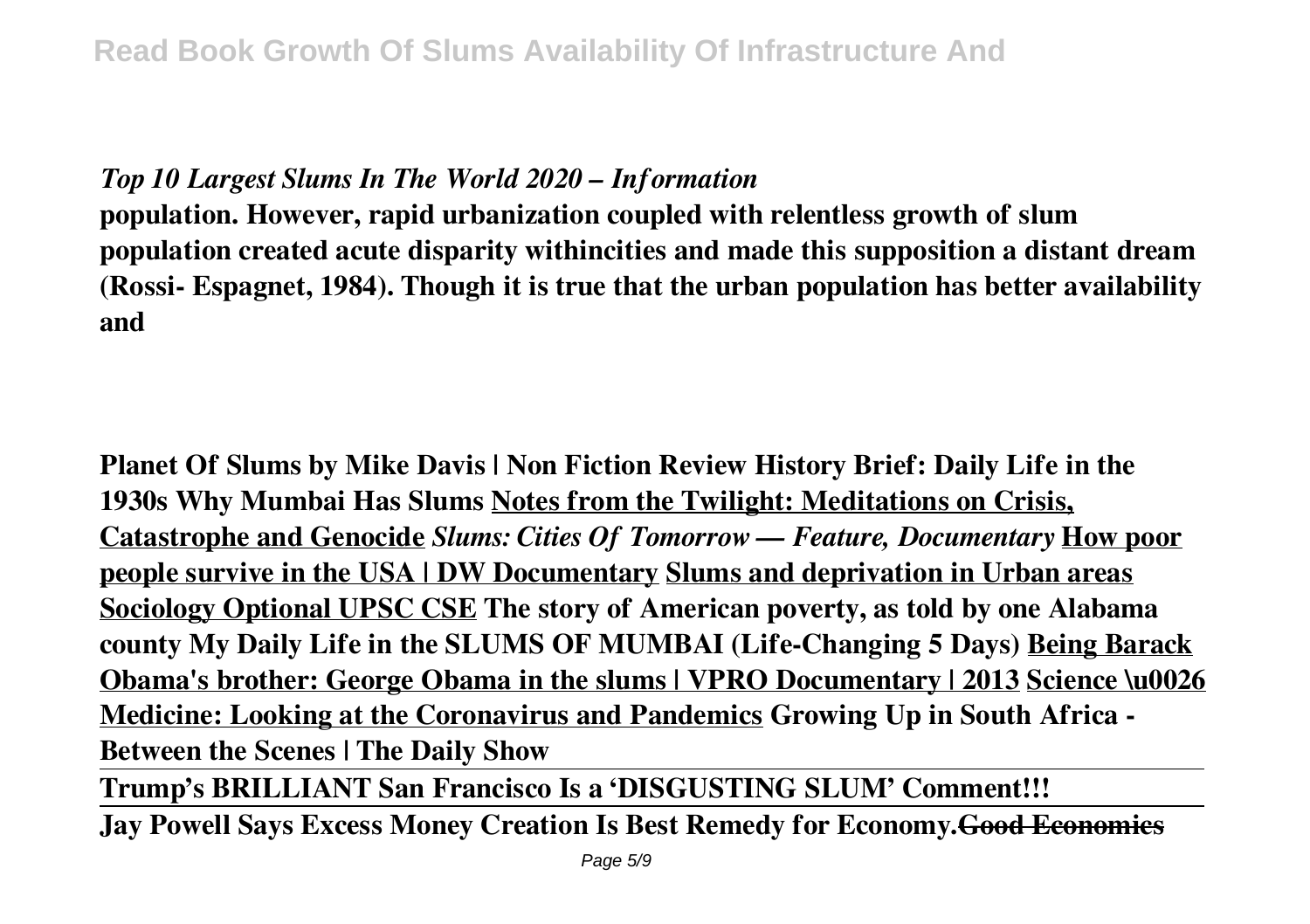#### **For Hard Times**

**A Brief History of U.S. City Planning Why is Singapore so rich? | CNBC ExplainsAnanya Roy 'Governing the Slum' Deliverance: The Slum (Episode 1) | Al Jazeera Documentaries What Is It Like To Grow Up In A Slum | Early Life | Real Families** *Growth Of Slums Availability Of* **Growth Of Slums Availability Of Infrastructure And 1. Introduction 1.1. Urbanisation and growth of slums. Globally, today, more people live in urban areas than in rural areas. In 1950, 30% of the world's population was urban, but by 2050, 66% of the world's population is projected to be urban.WUP,**

#### *Growth Of Slums Availability Of Infrastructure And*

**Growth of Slums, Availability of Infrastructure and Demographic Outcomes in Slums: Evidence from India S. Chandrasekhar\* Paper to be presented during the session on Urbanization in Developing Countries at the Population Association of America, 2005, Annual Meeting, Philadelphia, USA.**

#### *Growth of Slums, Availability of Infrastructure and ...*

**AndGrowth Of Slums Availability Of Infrastructure And 1. Introduction 1.1. Urbanisation and growth of slums. Globally, today, more people live in urban areas than in rural areas. In 1950, 30% of the world's population was urban, but by 2050, 66% of the**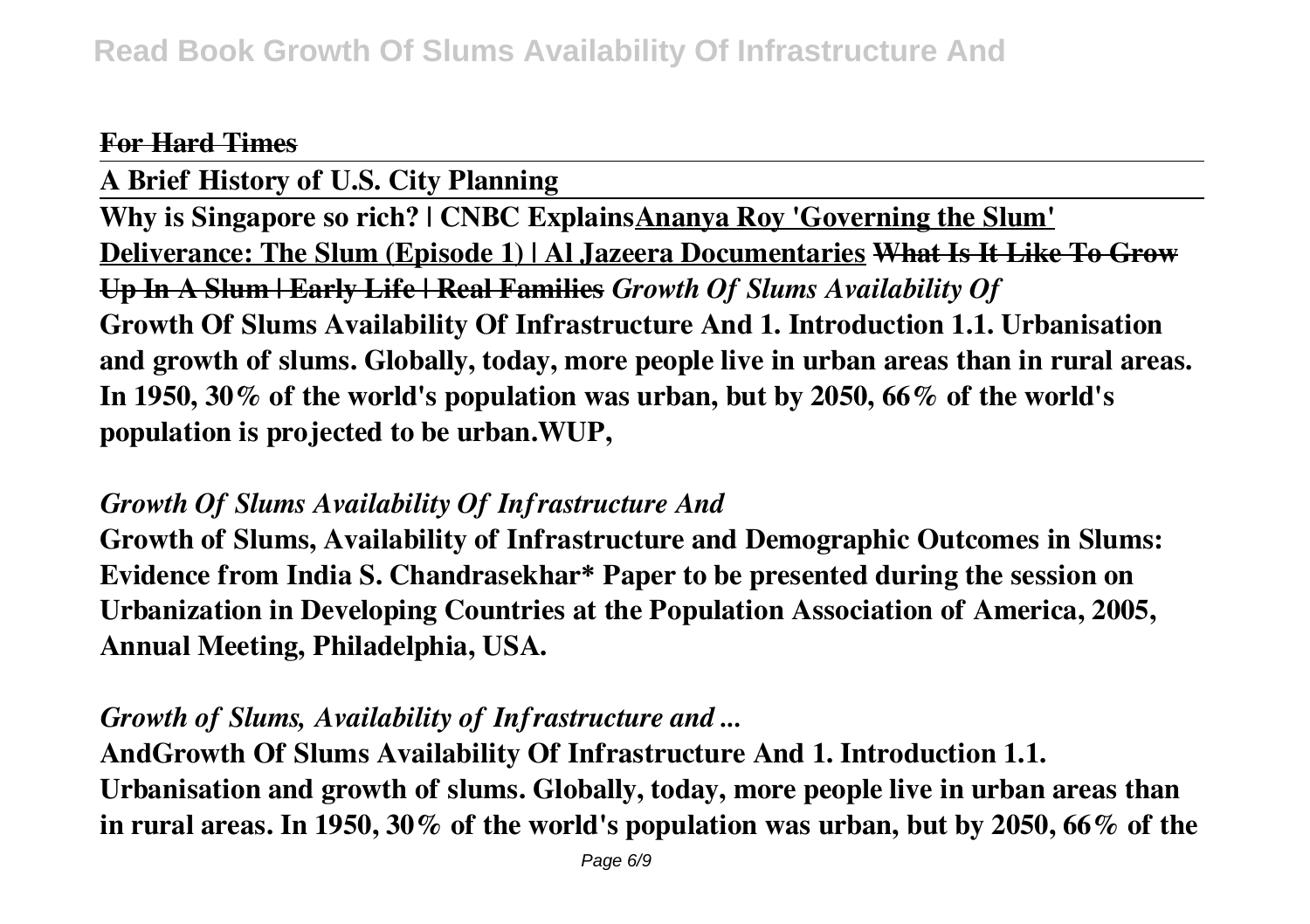## **world's population is projected to**

# *Growth Of Slums Availability Of Infrastructure And*

**tuengr.com In India, rapid growth of slums is the result of rural-urban migration of the rural poor to the cities/towns in search of employment in the last two decades. Urbanisation and Growth of Slum Population in Jharkhand: A ... Growth Of Slums Availability Of Infrastructure And Urbanisation and growth of slums Globally, today, more people live in urban areas than in rural areas.**

# *Growth Of Slums Availability Of Infrastructure And*

**Growth Of Slums Availability Of Growth of Slums, Availability of Infrastructure and Demographic Outcomes in Slums: Evidence from India S. Chandrasekhar\* Paper to be presented during the session on Urbanization in Developing Countries at the Population Association of America, 2005, Annual Meeting, Philadelphia, USA.**

## *Growth Of Slums Availability Of Infrastructure And*

**Research has shown that in long periods of recession more people moved to urban areas but also fewer houses were built so more slums developed. For example in cities like Liverpool and Sydney where capitalism was on the rise due to free-trading ports, slums were particularly visible during the 1850s to 1890s.**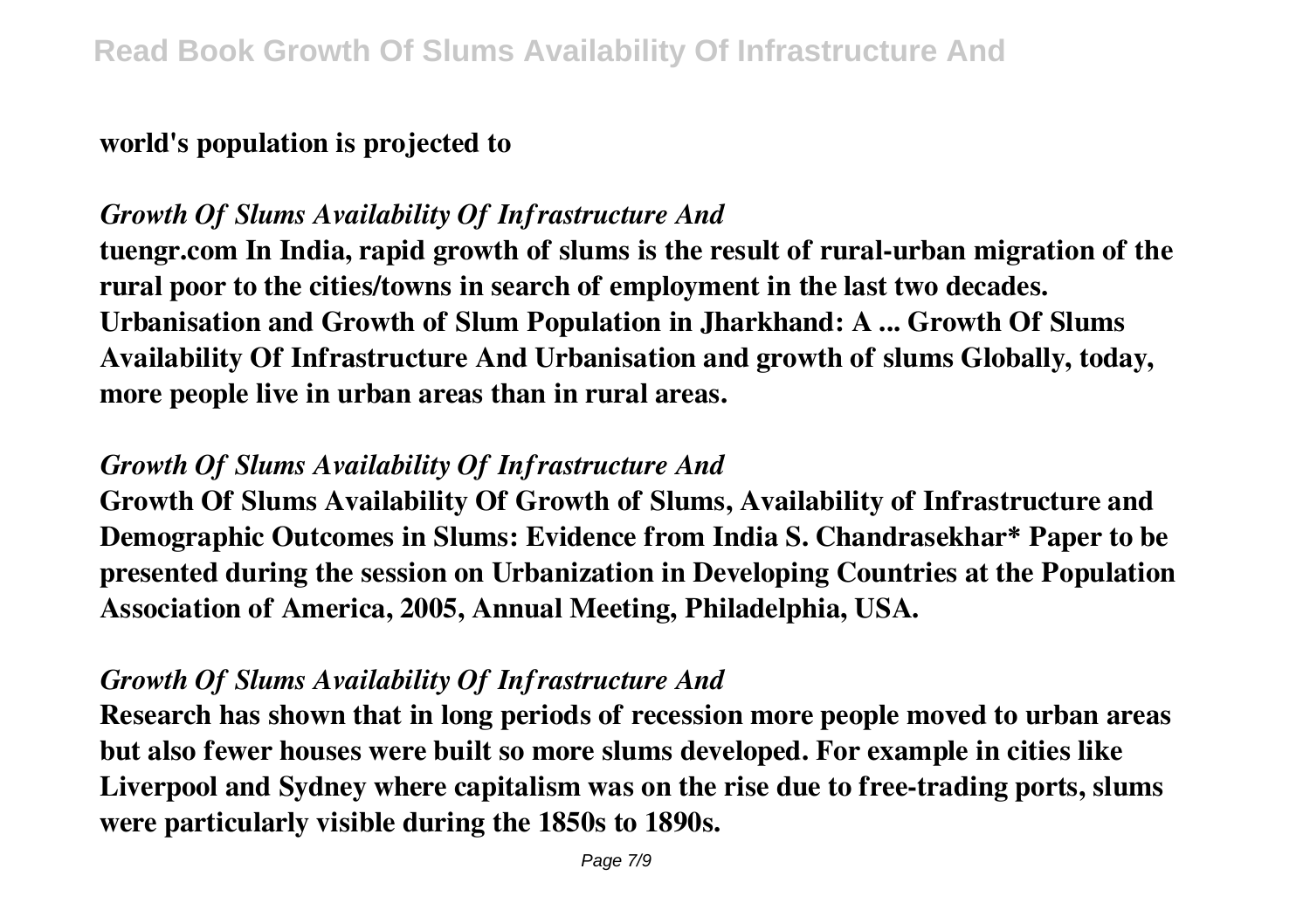## *Urbanisation and the Rise of Slum Housing*

**Urbanisation and growth of slums Globally, today, more people live in urban areas than in rural areas. In 1950, 30% of the world's population was urban, but by 2050, 66% of the world's population is projected to be urban. (WUP, 2014).**

# *Effective management of slums- Case study of Kalaburagi ...*

**1 in 7 people on the planet currently lives in a slum. 1 in every 4 people will live in a slum by 2030, according to current estimates. 1 in 3 urban residents live in slums in developing countries. In some countries, as much as 90% of the urban population live in slums. Life in informal settlements**

## *What is a Slum? Definition of a Global Housing Crisis*

**A slum is usually a highly populated urban residential area consisting mostly of closely packed, decrepit housing units in a situation of deteriorated or incomplete infrastructure, inhabited primarily by impoverished persons. Although slums, especially in America, are usually located in urban areas, in other countries they can be located in suburban areas where housing quality is low and ...**

*Slum - Wikipedia*